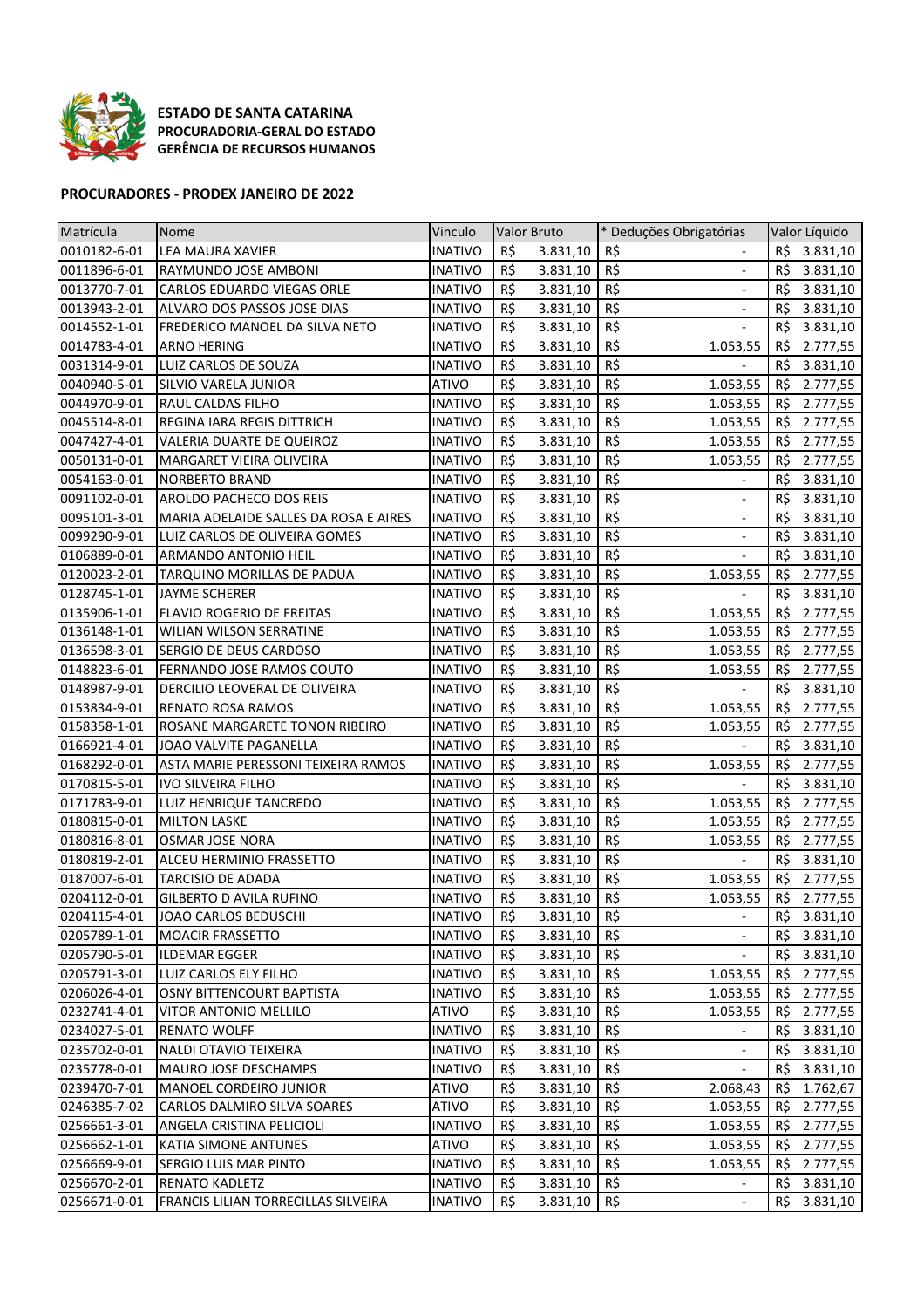| 0256673-7-01                 | <b>HELIO ROQUE RUBICK</b>                             | <b>INATIVO</b>                   | R\$        | 3.831,10             | R\$                         |                 | R\$ 3.831,10 |
|------------------------------|-------------------------------------------------------|----------------------------------|------------|----------------------|-----------------------------|-----------------|--------------|
| 0256674-5-01                 | <b>ADRIANA GONCALVES CRAVINHOS</b>                    | ATIVO                            | R\$        | 3.831,10             | R\$<br>1.053,55             | R\$             | 2.777,55     |
| 0256675-3-01                 | ALVARO JOSE MONDINI                                   | <b>INATIVO</b>                   | R\$        | 3.831,10             | R\$<br>1.053,55             | RŞ.             | 2.777,55     |
| 0257232-0-01                 | <b>JOAO BATISTA BURIGO</b>                            | ATIVO                            | R\$        | 3.831,10             | R\$<br>1.053,55             | R\$             | 2.777,55     |
| 0257248-6-01                 | <b>FRANCISCO GUILHERME LASKE</b>                      | ATIVO                            | R\$        | 3.831,10             | R\$<br>1.053,55             | R\$             | 2.777,55     |
| 0263817-7-01                 | ANA CLAUDIA ALLET AGUIAR                              | <b>INATIVO</b>                   | R\$        | 3.831,10             | R\$<br>1.053,55             | R\$             | 2.777,55     |
| 0263823-1-01                 | ANTONIO FERNANDO DE ALCANTARA ATHAYI INATIVO          |                                  | R\$        | 3.831,10             | R\$<br>1.053,55             | R\$             | 2.777,55     |
| 0263824-0-01                 | VALQUIRIA MARIA ZIMMER STRAUB                         | <b>INATIVO</b>                   | R\$        | 3.831,10             | R\$<br>1.053,55             | R\$             | 2.777,55     |
| 0263825-8-01                 | <b>CARLOS ALBERTO PRESTES</b>                         | <b>ATIVO</b>                     | R\$        | 3.831,10             | R\$<br>1.053,55             | R\$             | 2.777,55     |
| 0281031-0-01                 | <b>EDITH GONDIN</b>                                   | <b>ATIVO</b>                     | R\$        | 3.831,10             | R\$<br>1.053,55             | R\$             | 2.777,55     |
| 0281033-6-01                 | ROGERIO DE LUCA                                       | ATIVO                            | R\$        | 3.831,10             | R\$<br>1.053,55             | R\$             | 2.777,55     |
| 0281034-4-01                 | <b>GIAN MARCO NERCOLINI</b>                           | <b>ATIVO</b>                     | R\$        | 3.831,10             | R\$<br>1.993,15             | R\$             | 1.837,95     |
| 0281036-0-01                 | REINALDO PEREIRA E SILVA                              | <b>ATIVO</b>                     | R\$        | 3.831,10             | R\$<br>1.053,55             | R\$             | 2.777,55     |
| 0281038-7-01                 | <b>GERSON LUIZ SCHWERDT</b>                           | <b>ATIVO</b>                     | R\$        | 3.831,10             | R\$<br>2.149,75             | R\$             | 1.681,35     |
| 0281041-7-01                 | OSNI ALVES DA SILVA                                   | <b>ATIVO</b>                     | R\$        | 3.831,10             | R\$<br>1.053,55             | RŞ.             | 2.777,55     |
| 0281043-3-01                 | CHRISTINA MARIA VALORI POMPEU CAPUTO                  | <b>INATIVO</b>                   | R\$        | 3.831,10             | R\$<br>1.053,55             | RŞ.             | 2.777,55     |
| 0284270-0-01                 | ZIEFRIDO FREDERICO SEEMUND                            | <b>INATIVO</b>                   | R\$        | 3.831,10             | R\$                         | R\$             | 3.831,10     |
| 0284271-8-01                 | IVAN S THIAGO DE CARVALHO                             | ATIVO                            | R\$        | 3.831,10             | R\$<br>2.932,75             | R\$             | 898,35       |
| 0284272-6-01                 | PAULO RONEY AVILA FAGUNDEZ                            | <b>INATIVO</b>                   | R\$        | 3.831,10             | R\$<br>1.053,55             | R\$             | 2.777,55     |
| 0284273-4-01                 | <b>ZENIO VENTURA</b>                                  | <b>INATIVO</b>                   | R\$        |                      | R\$                         | R\$             |              |
|                              |                                                       |                                  | R\$        | 3.831,10             | R\$                         |                 | 3.831,10     |
| 0284274-2-01<br>0284275-0-01 | LUIZ DAGOBERTO CORREA BRIAO<br><b>JULIANO DOSSENA</b> | ATIVO<br>ATIVO                   | R\$        | 3.831,10<br>3.831,10 | 1.053,55<br>R\$<br>1.053,55 | RS<br><b>RS</b> | 2.777,55     |
|                              | <b>REJANE MARIA BERTOLI</b>                           |                                  | R\$        |                      | R\$                         |                 | 2.777,55     |
| 0287960-3-01                 |                                                       | <b>INATIVO</b>                   |            | 3.831,10             |                             | R\$             | 3.831,10     |
| 0287968-9-01                 | CLAUDIO ZOCH DE MOURA                                 | ATIVO                            | R\$        | 3.831,10             | R\$<br>1.053,55             | RŞ.             | 2.777,55     |
| 0287976-0-01                 | JOAO DOS PASSOS MARTINS NETO                          | ATIVO                            | R\$        | 3.831,10             | R\$<br>1.053,55             | RŞ.             | 2.777,55     |
| 0289330-4-04                 | LAISA PAVAN DA COSTA                                  | ATIVO                            | R\$        | 3.831,10             | R\$<br>1.053,55             | R\$             | 2.777,55     |
| 0292448-0-01                 | <b>EZEQUIEL PIRES</b>                                 | ATIVO                            | R\$<br>R\$ | 3.831,10             | R\$<br>1.053,55<br>R\$      | RŞ.             | 2.777,55     |
| 0292449-8-01                 | LEANDRO DA SILVA ZANINI                               | ATIVO                            |            | 3.831,10             | 1.053,55                    | RŞ.             | 2.777,55     |
| 0292464-1-01                 | <b>MONICA MATTEDI</b>                                 | INATIVO                          | R\$<br>R\$ | 3.831,10             | R\$<br>1.053,55<br>R\$      | R\$             | 2.777,55     |
| 0292472-2-01<br>0292480-3-01 | CELSO ANTONIO DE CARVALHO<br>SIGRID ANJA REICHERT     | <b>INATIVO</b><br><b>INATIVO</b> | R\$        | 3.831,10             | 1.053,55<br>R\$             | R\$<br>R\$      | 2.777,55     |
| 0292488-9-01                 | LORENO WEISSHEIMER                                    | <b>ATIVO</b>                     | R\$        | 3.831,10             | 1.053,55<br>R\$             | R\$             | 2.777,55     |
| 0292496-0-01                 | TAITALO FAORO COELHO DE SOUZA                         | <b>INATIVO</b>                   | R\$        | 3.831,10<br>3.831,10 | 3.831,10<br>R\$<br>1.053,55 | R\$             | 2.777,55     |
| 0292504-4-01                 | RICARDO DE ARAUJO GAMA                                | ATIVO                            | R\$        | 3.831,10             | R\$<br>2.807,31             | R\$             | 1.023,79     |
| 0319670-4-01                 | FLAVIA DREHER DE ARAUJO                               | <b>ATIVO</b>                     | R\$        | 3.831,10             | R\$<br>1.053,55             | R\$             | 2.777,55     |
| 0319671-2-01                 | QUEILA DE ARAUJO DUARTE VAHL                          | <b>ATIVO</b>                     | R\$        | 3.831,10             | R\$<br>1.053,55             | R\$             | 2.777,55     |
| 0319672-0-01                 | <b>EVANDRO REGIS ECKEL</b>                            | ATIVO                            | R\$        | 3.831,10             | R\$<br>2.807,31             |                 | R\$ 1.023,79 |
| 0319673-9-01                 | ELUSA MARA DE MEIRELLES WOLFF                         | <b>ATIVO</b>                     | R\$        | 3.831,10             | R\$<br>1.053,55             | R\$             | 2.777,55     |
| 0319674-7-01                 | CARLOS ALBERTO CARLESSO                               | <b>INATIVO</b>                   | R\$        | 3.831,10             | R\$<br>1.053,55             | RŞ.             | 2.777,55     |
| 0319675-5-01                 | BARBARA LEBARBENCHON MOURA THOMASHATIVO               |                                  | R\$        | 3.831,10             | R\$<br>1.053,55             | RŞ.             | 2.777,55     |
| 0319678-0-01                 | <b>MARCOS CEZAR AVERBECK</b>                          | <b>ATIVO</b>                     | R\$        | 3.831,10             | R\$<br>1.053,55             | RŞ.             | 2.777,55     |
| 0319679-8-01                 | <b>ISABEL PARENTE MENDES GOMES</b>                    | ATIVO                            | R\$        | 3.831,10             | R\$<br>1.053,55             | RŞ.             | 2.777,55     |
| 0319681-0-01                 | JOSE HAMILTON RUJANOSKI                               | ATIVO                            | R\$        | 3.831,10             | R\$<br>1.053,55             | R\$             | 2.777,55     |
| 0319682-8-01                 | <b>EDERSON PIRES</b>                                  | ATIVO                            | R\$        | 3.831,10             | R\$<br>3.831,10             | R\$             |              |
| 0319683-6-01                 | CARLA BEATRIZ DEBIASI                                 | <b>ATIVO</b>                     | R\$        | 3.831,10             | R\$<br>1.053,55             | R\$             | 2.777,55     |
| 0319684-4-01                 | <b>ELENISE MAGNUS HENDLER</b>                         | ATIVO                            | R\$        | 3.831,10             | R\$<br>2.068,44             | RS              | 1.762,66     |
| 0319685-2-01                 | <b>ALESSANDRA TONELLI</b>                             | ATIVO                            | R\$        | 3.831,10             | R\$<br>1.053,55             | R\$             | 2.777,55     |
| 0319686-0-01                 | TATIANA CORAL MENDES DE LIMA                          | ATIVO                            | R\$        | 3.831,10             | R\$<br>1.053,55             | R\$             | 2.777,55     |
| 0319687-9-01                 | ELIANE LIMA ARAUJO                                    | ATIVO                            | R\$        | 3.831,10             | R\$<br>1.053,55             | RŞ.             | 2.777,55     |
| 0322992-0-02                 | ALINE CLEUSA DE SOUZA                                 | ATIVO                            | R\$        | 3.831,10             | R\$<br>1.928,87             | RŞ.             | 1.902,23     |
| 0324421-0-02                 | ZANY ESTAEL LEITE JUNIOR                              | ATIVO                            | R\$        | 3.831,10             | R\$<br>1.053,55             | RŞ.             | 2.777,55     |
| 0329049-2-02                 | FERNANDO MANGRICH FERREIRA                            | ATIVO                            | R\$        | 3.831,10             | R\$<br>1.928,87             | RŞ.             | 1.902,23     |
| 0340528-1-01                 | EDUARDO ZANATTA BRANDEBURGO                           | ATIVO                            | R\$        | 3.831,10             | R\$<br>1.053,55             | RŞ.             | 2.777,55     |
| 0340550-8-01                 | <b>MARCELO MENDES</b>                                 | ATIVO                            | R\$        | 3.831,10             | R\$<br>1.928,87             | RŞ.             | 1.902,23     |
| 0357558-6-03                 | FRANCISCO JOSE GUARDINI NOGUEIRA                      | <b>ATIVO</b>                     | R\$        | 3.831,10             | R\$<br>1.053,55             | <b>RS</b>       | 2.777,55     |
| 0357639-6-03                 | ANDRE EMILIANO UBA                                    | ATIVO                            | R\$        | 3.831,10             | R\$<br>1.053,55             | RŞ.             | 2.777,55     |
| 0365914-3-01                 | SANDRA CRISTINA MAIA                                  | <b>ATIVO</b>                     | R\$        | 3.831,10             | R\$<br>1.053,55             | <b>RS</b>       | 2.777,55     |
| 0365915-1-01                 | ROSANGELA CONCEICAO DE OLIVEIRA MELLO ATIVO           |                                  | R\$        | 3.831,10             | R\$<br>1.053,55             | R\$             | 2.777,55     |
| 0365916-0-01                 | <b>RENATO DOMINGUES BRITO</b>                         | ATIVO                            | R\$        | 3.831,10             | R\$<br>1.053,55             | R\$             | 2.777,55     |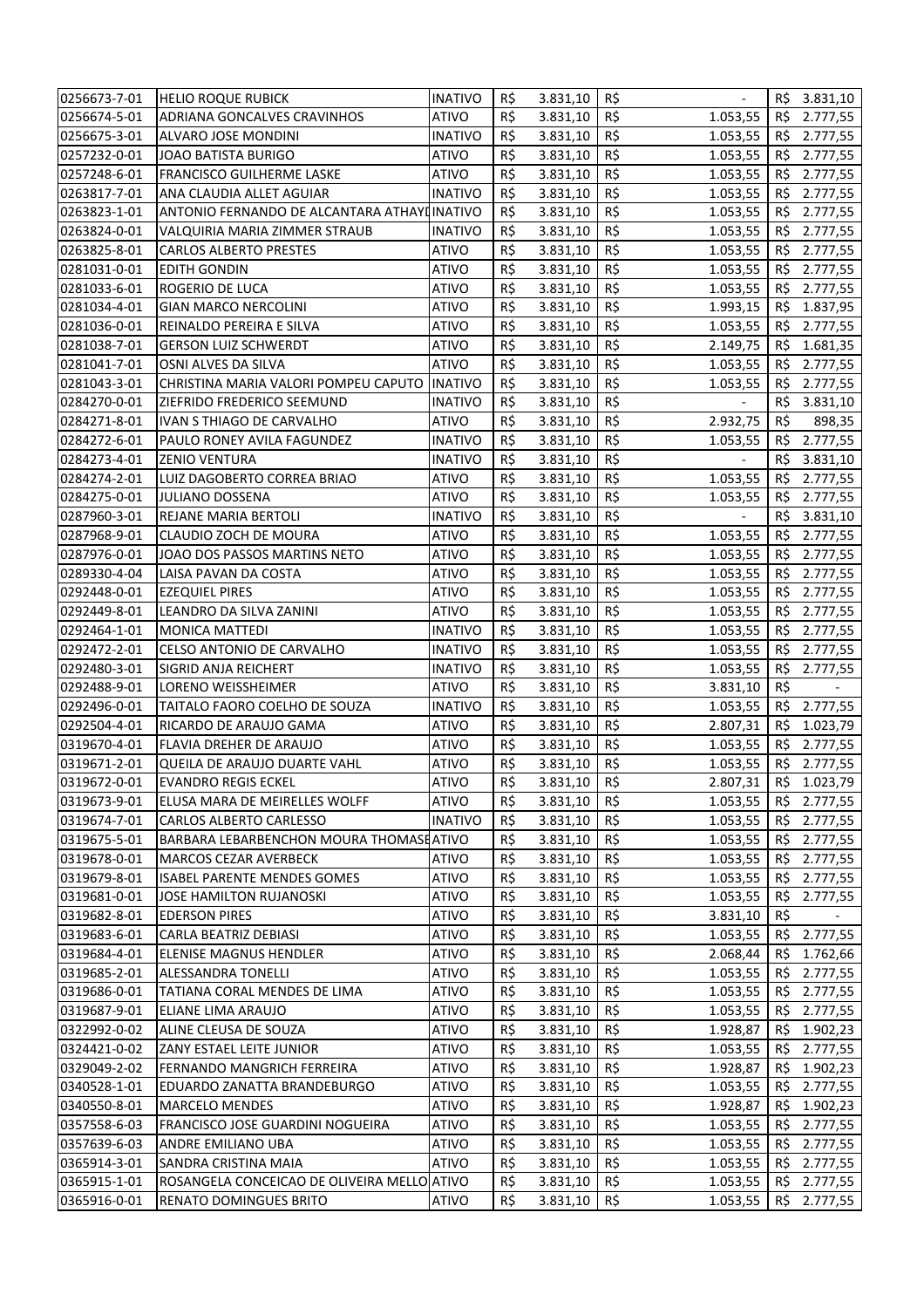| 0365917-8-01 | JOAO CARLOS CASTANHEIRA PEDROZA    | <b>ATIVO</b> | R\$ | 3.831,10 | R\$<br>1.053,55 |           | R\$ 2.777,55 |
|--------------|------------------------------------|--------------|-----|----------|-----------------|-----------|--------------|
| 0365918-6-01 | MARCOS RAFAEL BRISTOT DE FARIA     | <b>ATIVO</b> | R\$ | 3.831,10 | R\$<br>1.053,55 | R\$       | 2.777,55     |
| 0365919-4-01 | JOAO PAULO DE SOUZA CARNEIRO       | <b>ATIVO</b> | R\$ | 3.831,10 | R\$<br>1.053,55 | RŞ.       | 2.777,55     |
| 0365922-4-01 | DANIEL RODRIGUEZ TEODORO DA SILVA  | <b>ATIVO</b> | R\$ | 3.831,10 | R\$<br>1.053,55 | R\$       | 2.777,55     |
| 0371811-5-03 | ANELISE DOS SANTOS SOARES          | <b>ATIVO</b> | R\$ | 3.831,10 | R\$<br>1.053,55 | R\$       | 2.777,55     |
| 0378608-0-01 | JOCELIA APARECIDA LULEK            | <b>ATIVO</b> | R\$ | 3.831,10 | R\$<br>1.053,55 | R\$       | 2.777,55     |
| 0378609-9-01 | RICARDO DELLA GIUSTINA             | <b>ATIVO</b> | R\$ | 3.831,10 | R\$<br>1.053,55 | R\$       | 2.777,55     |
| 0378611-0-01 | FABIANA GUARDINI NOGUEIRA          | <b>ATIVO</b> | R\$ | 3.831,10 | R\$<br>1.053,55 | R\$       | 2.777,55     |
| 0378615-3-01 | <b>ANDRE DOUMID BORGES</b>         | <b>ATIVO</b> | R\$ | 3.831,10 | R\$<br>1.928,87 | R\$       | 1.902,23     |
| 0378622-6-01 | CELIA IRACI DA CUNHA               | <b>ATIVO</b> | R\$ | 3.831,10 | R\$<br>1.053,55 | R\$       | 2.777,55     |
| 0378623-4-01 | <b>GIOVANNI AGUIAR ZASSO</b>       | <b>ATIVO</b> | R\$ | 3.831,10 | R\$<br>1.053,55 | R\$       | 2.777,55     |
| 0379619-1-01 | RODRIGO DIEL DE ABREU              | <b>ATIVO</b> | R\$ | 3.831,10 | R\$<br>1.053,55 | R\$       | 2.777,55     |
| 0384188-0-01 | ANDREIA CRISTINA DA SILVA RAMOS    | <b>ATIVO</b> | R\$ | 3.831,10 | R\$<br>1.053,55 | R\$       | 2.777,55     |
| 0384189-8-01 | ELIZABETE ANDRADE DOS SANTOS       | <b>ATIVO</b> | R\$ | 3.831,10 | R\$<br>1.053,55 | RŞ.       | 2.777,55     |
| 0384190-1-01 | WEBER LUIZ DE OLIVEIRA             | <b>ATIVO</b> | R\$ | 3.831,10 | R\$<br>1.053,55 | RŞ.       | 2.777,55     |
| 0384599-0-02 | NATANIEL MARTINS MANICA            | <b>ATIVO</b> | R\$ | 3.831,10 | R\$<br>1.053,55 | RŞ.       | 2.777,55     |
| 0385832-4-01 | FELIPE WILDI VARELA                | <b>ATIVO</b> | R\$ | 3.831,10 | R\$<br>1.053,55 | <b>RS</b> | 2.777,55     |
| 0387222-0-01 | FERNANDO ALVES FILGUEIRAS DA SILVA | <b>ATIVO</b> | R\$ | 3.831,10 | R\$<br>1.053,55 | R\$       | 2.777,55     |
| 0387223-8-01 | JAIR AUGUSTO SCROCARO              | <b>ATIVO</b> | R\$ | 3.831,10 | R\$<br>1.053,55 | R\$       | 2.777,55     |
| 0387224-6-01 | <b>FERNANDA SEILER</b>             | ATIVO        | R\$ | 3.831,10 | R\$<br>1.053,55 | R\$       | 2.777,55     |
| 0950301-3-01 | THIAGO AGUIAR DE CARVALHO          | <b>ATIVO</b> | R\$ | 3.831,10 | R\$<br>3.197,58 | R\$       | 633,52       |
| 0950302-1-01 | BRUNO DE MACEDO DIAS               | <b>ATIVO</b> | R\$ | 3.831,10 | R\$<br>1.053,55 | R\$       | 2.777,55     |
| 0950303-0-01 | CAMILA MARIA DUARTE                | <b>ATIVO</b> | R\$ | 3.831,10 | R\$<br>1.053,55 | R\$       | 2.777,55     |
| 0950304-8-01 | ALISSON DE BOM DE SOUZA            | ATIVO        | R\$ | 3.831,10 | R\$<br>3.831,10 | R\$       |              |
| 0950307-2-01 | DANIELA SIEBERICHS LEAL            | <b>ATIVO</b> | R\$ | 3.831,10 | R\$<br>1.053,55 | R\$       | 2.777,55     |
| 0950308-0-01 | CARLA SCHMITZ DE SCHMITZ           | <b>ATIVO</b> | R\$ | 3.831,10 | R\$<br>1.053,55 | R\$       | 2.777,55     |
| 0950309-9-01 | DIOGO MARCEL REUTER BRAUN          | <b>ATIVO</b> | R\$ | 3.831,10 | R\$<br>1.928,87 | RŞ.       | 1.902,23     |
| 0950310-2-01 | ELIZABETH HINNIG LECEY             | ATIVO        | R\$ | 3.831,10 | R\$<br>1.053,55 | R\$       | 2.777,55     |
| 0950311-0-01 | SERGIO LAGUNA PEREIRA              | <b>ATIVO</b> | R\$ | 3.831,10 | R\$<br>3.831,10 | R\$       |              |
| 0950312-9-01 | RONAN SAULO ROBL                   | <b>ATIVO</b> | R\$ | 3.831,10 | R\$<br>1.053,55 | R\$       | 2.777,55     |
| 0950313-7-02 | RODRIGO ROTH CASTELLANO            | <b>ATIVO</b> | R\$ | 3.831,10 | R\$<br>1.053,55 | R\$       | 2.777,55     |
| 0950850-3-02 | ELISANGELA STRADA                  | <b>ATIVO</b> | R\$ | 3.831,10 | R\$<br>1.647,24 | R\$       | 2.183,86     |
| 0953071-1-01 | AUGUSTO BARBOSA HACKBARTH          | ATIVO        | R\$ | 3.831,10 | R\$<br>1.053,55 | R\$       | 2.777,55     |
| 0953072-0-01 | VANESSA WEIRICH                    | <b>ATIVO</b> | R\$ | 3.831,10 | R\$<br>1.053,55 | R\$       | 2.777,55     |
| 0953074-6-01 | THIAGO MUNDIM BRITO                | <b>ATIVO</b> | R\$ | 3.831,10 | R\$<br>1.053,55 | R\$       | 2.777,55     |
| 0953075-4-01 | FELIPE BARRETO DE MELO             | <b>ATIVO</b> | R\$ | 3.831,10 | R\$<br>1.053,55 | R\$       | 2.777,55     |
| 0953076-2-01 | <b>VANESSA VALENTINI</b>           | <b>ATIVO</b> | R\$ | 3.831,10 | R\$<br>1.053,55 |           | R\$ 2.777,55 |
| 0953078-9-01 | FILLIPI SPECIALSKI GUERRA          | <b>ATIVO</b> | R\$ | 3.831,10 | R\$<br>1.053,55 | RŞ.       | 2.777,55     |
| 0953086-0-01 | RAFAEL DO NASCIMENTO               | <b>ATIVO</b> | R\$ | 3.831,10 | R\$<br>2.878,44 | R\$       | 952,66       |
| 0953300-1-01 | MARCELO ADRIAM DE SOUZA            | <b>ATIVO</b> | R\$ | 3.831,10 | R\$<br>1.053,55 | RŞ.       | 2.777,55     |
| 0953301-0-01 | DANIEL CARDOSO                     | <b>ATIVO</b> | R\$ | 3.831,10 | R\$<br>1.053,55 | RŞ.       | 2.777,55     |
| 0953306-0-01 | <b>ANDRE MARTINEZ ROSSI</b>        | <b>ATIVO</b> | R\$ | 3.831,10 | R\$<br>1.053,55 | RŞ.       | 2.777,55     |
| 0955150-6-01 | LEONARDO NAVARRO THOMAZ DE AQUINO  | <b>ATIVO</b> | R\$ | 3.831,10 | R\$<br>1.053,55 | RŞ.       | 2.777,55     |
| 0957918-4-01 | ANDRE DOS SANTOS CARVALHAL         | <b>ATIVO</b> | R\$ | 3.831,10 | R\$<br>1.053,55 | <b>RS</b> | 2.777,55     |
| 0961856-2-01 | <b>MARIO SERGIO SIMAS</b>          | <b>ATIVO</b> | R\$ | 3.831,10 | R\$<br>1.053,55 | <b>RS</b> | 2.777,55     |
| 0962860-6-01 | <b>GUSTAVO SCHMITZ CANTO</b>       | <b>ATIVO</b> | R\$ | 3.831,10 | R\$<br>1.053,55 | <b>RS</b> | 2.777,55     |
| 0616825-6-01 | GABRIEL PEDROZA BEZERRA RIBEIRO    | <b>ATIVO</b> | R\$ | 3.831,10 | R\$<br>1.053,55 | R\$       | 2.777,55     |
| 0616826-4-01 | FERNANDA DONADEL DA SILVA          | <b>ATIVO</b> | R\$ | 3.831,10 | R\$<br>1.053,55 | R\$       | 2.777,55     |
| 0616827-2-01 | HELENA SCHUELTER BORGUESAN         | <b>ATIVO</b> | R\$ | 3.831,10 | R\$<br>1.053,55 | RŞ.       | 2.777,55     |
| 0616829-9-01 | CAIO FARIAS JORGE                  | <b>ATIVO</b> | R\$ | 3.831,10 | R\$<br>1.053,55 | R\$       | 2.777,55     |
| 0616831-0-01 | NATHAN MATIAS LOPES SOARES         | <b>ATIVO</b> | R\$ | 3.831,10 | R\$<br>1.053,55 | RŞ.       | 2.777,55     |
| 0616832-9-01 | JESSICA CAMPOS SAVI                | ATIVO        | R\$ | 3.831,10 | R\$<br>1.053,55 | RŞ.       | 2.777,55     |
| 0616833-7-01 | ANDRE FILIPE SABETZKI BOEING       | <b>ATIVO</b> | R\$ | 3.831,10 | R\$<br>1.053,55 | RŞ.       | 2.777,55     |
| 0616834-5-01 | FLAVIA BALDINI KEMPER              | <b>ATIVO</b> | R\$ | 3.831,10 | R\$<br>1.053,55 | RŞ.       | 2.777,55     |
| 0616835-3-01 | <b>MARCELO LUIS KOCH</b>           | <b>ATIVO</b> | R\$ | 3.831,10 | R\$<br>1.053,55 | RŞ.       | 2.777,55     |
| 0616836-1-01 | JOSEVAN CARMO DA CRUZ JUNIOR       | <b>ATIVO</b> | R\$ | 3.831,10 | R\$<br>1.053,55 | R\$       | 2.777,55     |
| 0616837-0-01 | ELIEZER GUEDES DE OLIVEIRA JUNIOR  | <b>ATIVO</b> | R\$ | 3.831,10 | R\$<br>1.053,55 | <b>RS</b> | 2.777,55     |
| 0616838-8-01 | MARCOS ALBERTO TITAO               | <b>ATIVO</b> | R\$ | 3.831,10 | R\$<br>1.053,55 | R\$       | 2.777,55     |
| 0616839-6-01 | LIGIA JANKE                        | <b>ATIVO</b> | R\$ | 3.831,10 | R\$<br>1.053,55 | R\$       | 2.777,55     |